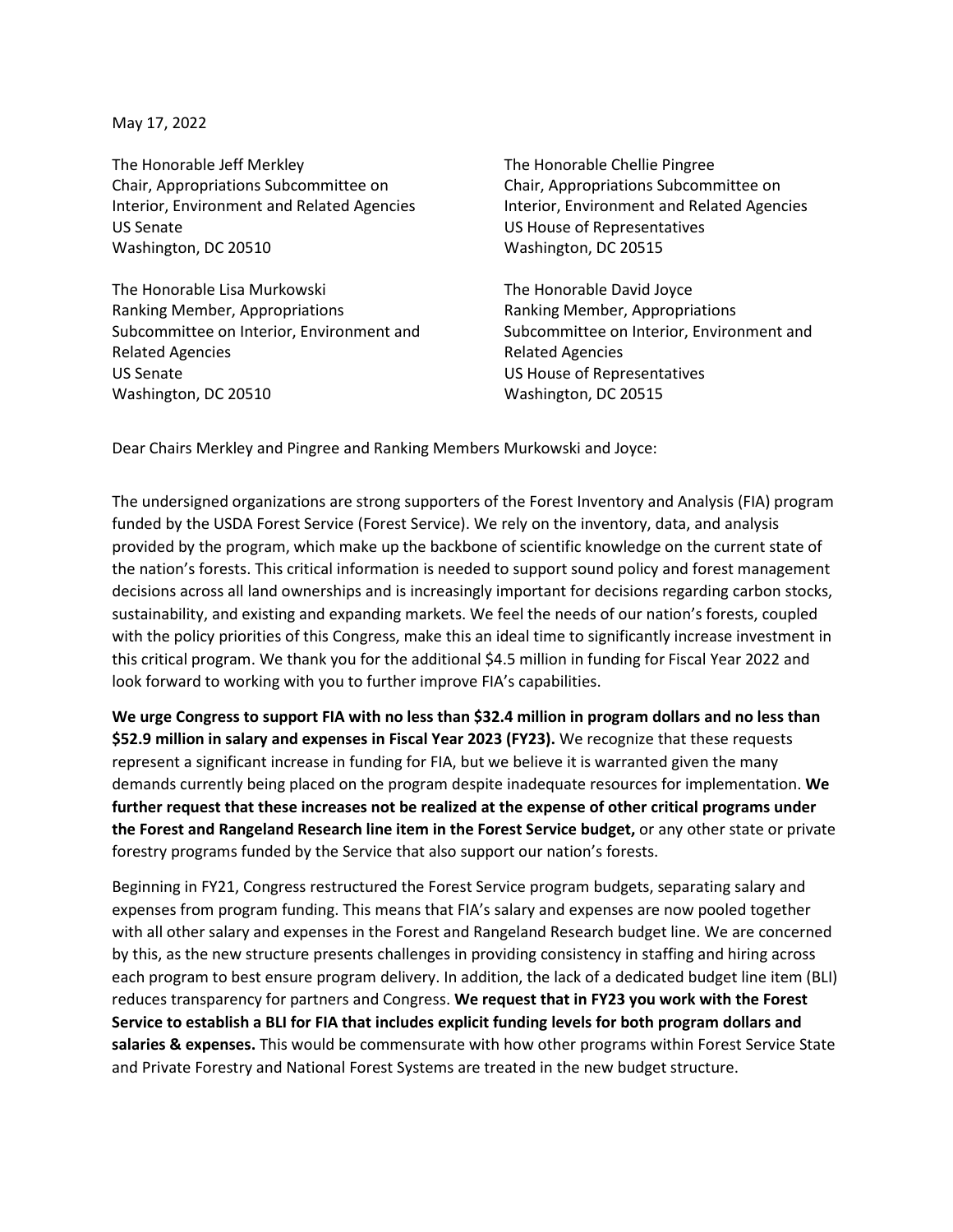In 2015, the Forest Service released an updated FIA Strategic Plan which outlines a variety of potential program deliverables at funding levels. The above funding requests represent the current funding levels needed for the Forest Service and partners to fully and adequately deliver on all the Congressional priorities outlined in the FIA Strategic Plan's "Option C." <sup>[1](#page-1-0)</sup> This plan includes improved carbon and biomass estimates, enhanced timber products monitoring, enhanced landowner studies, research into land cover and land use change, and urban forest inventory. All of these items add immense value to the understanding of our nation's forests but are not possible at current funding levels and are critical given increasing demand for FIA data.

Looking forward, we would like to draw attention to the growing importance of moving to a nationwide five-year collection cycle. Currently, funding allows the eastern United States to be measured every seven years, while the west is on a ten-year remeasurement cycle. In light of increasing frequency and severity of forest disturbances such as wildfires and hurricanes, the current cycles are inadequate to capture our rapidly changing forest landscapes. They also mean that the U.S. Government's biannual reports to the United Nations' Intergovernmental Panel on Climate Change (IPCC) must draw on data that is in some cases a decade old.

In addition to more accurate information regarding carbon stocks, there is also a need to make FIA data more robust and useful for other emerging uses, such as forest sustainability monitoring, wildlife habitat assessments, and much more. Furthermore, additional opportunities exist to direct investments in tools to quantify carbon sequestration in forests, forest soils and long-lived forest products. This should include additional investments in the Timber Products Output survey and in new technologies that enhance the core data collection program.

Given the increasing pressures facing our forests—climate impacts, wildfire, insects and disease, and development—the FIA program is more important now than ever before. We look forward to working with Congress and the Forest Service to significantly grow this program and ensure the accurate and timely inventory of America's forests.

## **Supporting Organizations**

| Alabama Forestry Association            |
|-----------------------------------------|
| American Forest & Paper Association     |
| American Forest Foundation              |
| <b>American Forests</b>                 |
| American Wood Council                   |
| <b>Arkansas Forestry Association</b>    |
| Arkansas Timber Producers Association   |
| Associated Logging Contractors of Idaho |

Association of Consulting Foresters Association of Forest Industries BBC Lands LLC California Forestry Association Caswell Thompson LLC Chicago Region Trees Initiative, The Morton Arboretum Cleaves Consulting LLC

<span id="page-1-0"></span><sup>1</sup> [https://www.fia.fs.fed.us/library/bus-org-documents/docs/strategic-plan](https://www.fia.fs.fed.us/library/bus-org-documents/docs/strategic-plan-docs/FIA%20Strategic%20Plan%20FS-1079.pdf)[docs/FIA%20Strategic%20Plan%20FS-1079.pdf](https://www.fia.fs.fed.us/library/bus-org-documents/docs/strategic-plan-docs/FIA%20Strategic%20Plan%20FS-1079.pdf)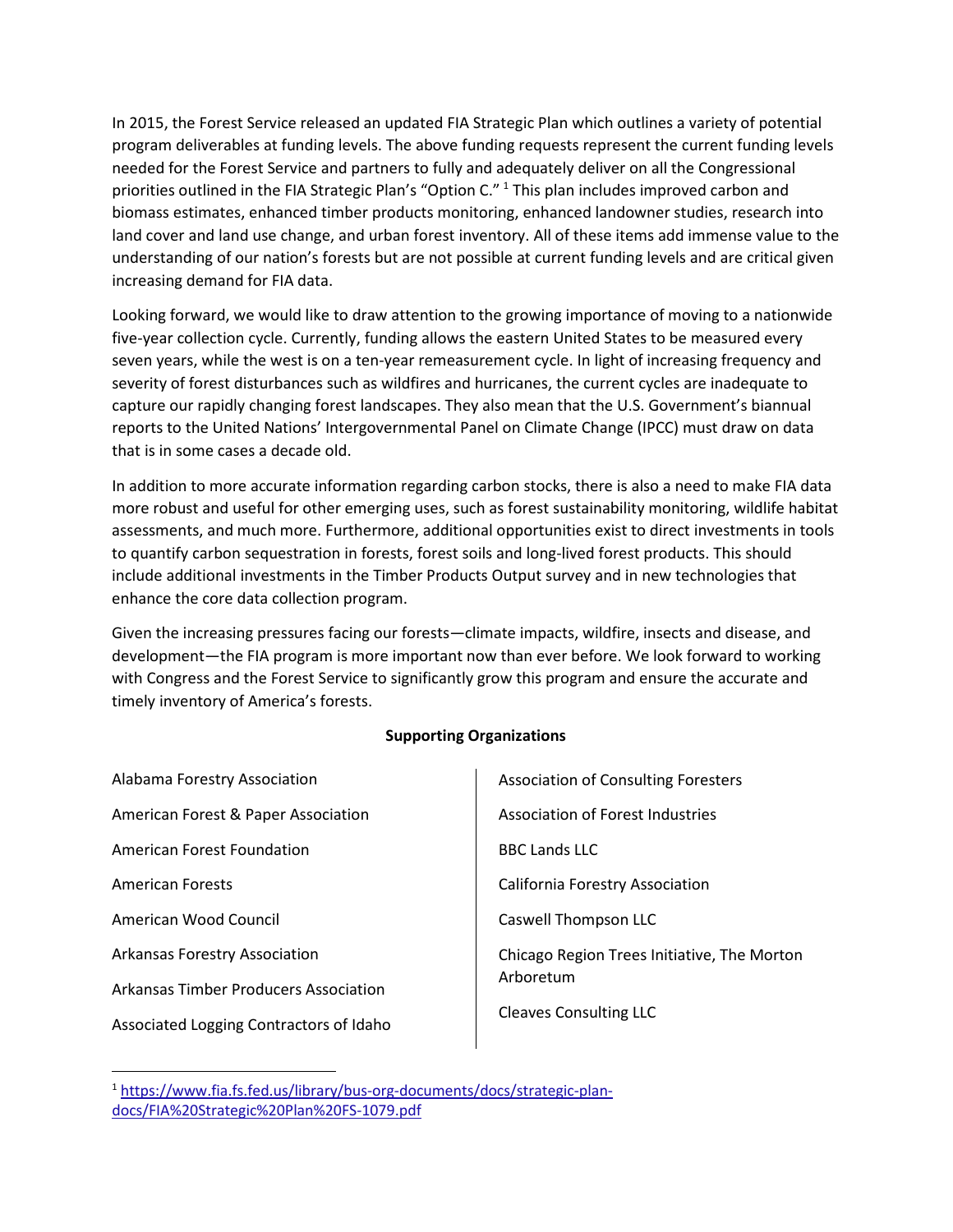Coastal Forest Resources Company Composite Panel Association Enviva Inc. Florida Forestry Association Forest Landowners Association Forest Resources Association Forest Stewardship Council US Forestry Association of South Carolina Georgia Forestry Association Green Diamond Resource Company Hardwood Federation Hunters of Maryland Idaho Forest Group Illinois Forestry Development Council International Society of Arboriculture Kentucky Forest Industries Association Kentucky Woodland Owners Association L&C Carbon Lone Rock Resources Manulife Investment Management Timberland and Agriculture Maryland Forestry Foundation Massachusetts Forest Alliance Merrill & Ring Inc. Minnesota Forest Industries Mississippi Forestry Association National Alliance of Forest Owners National Association of Forest Service Retirees National Association of State Foresters

National Association of University Forest Resources Programs National Wildlife Federation National Wooden Pallet & Container Association National Woodland Owners Association New Forests North Carolina Forestry Association Ohio Forestry Association, Inc. Open Space Institute Oregon Women In Timber Pinchot Institute for Conservation Port Blakely Maryland Association of Forestry Boards Rayonier Resource Management Service, LLC Rural Voices for Conservation Coalition South Carolina Timber Producers Association Society of American Foresters Southeastern Wood Producers Association Starker Forests Inc. Sustainable Forestry Initiative Tennessee Forestry Association Texas Forestry Association The Climate Trust The Greater Cumberland Committee The Langdale Company The Nature Conservancy The Pennsylvania Forestry Association The Wilderness Society